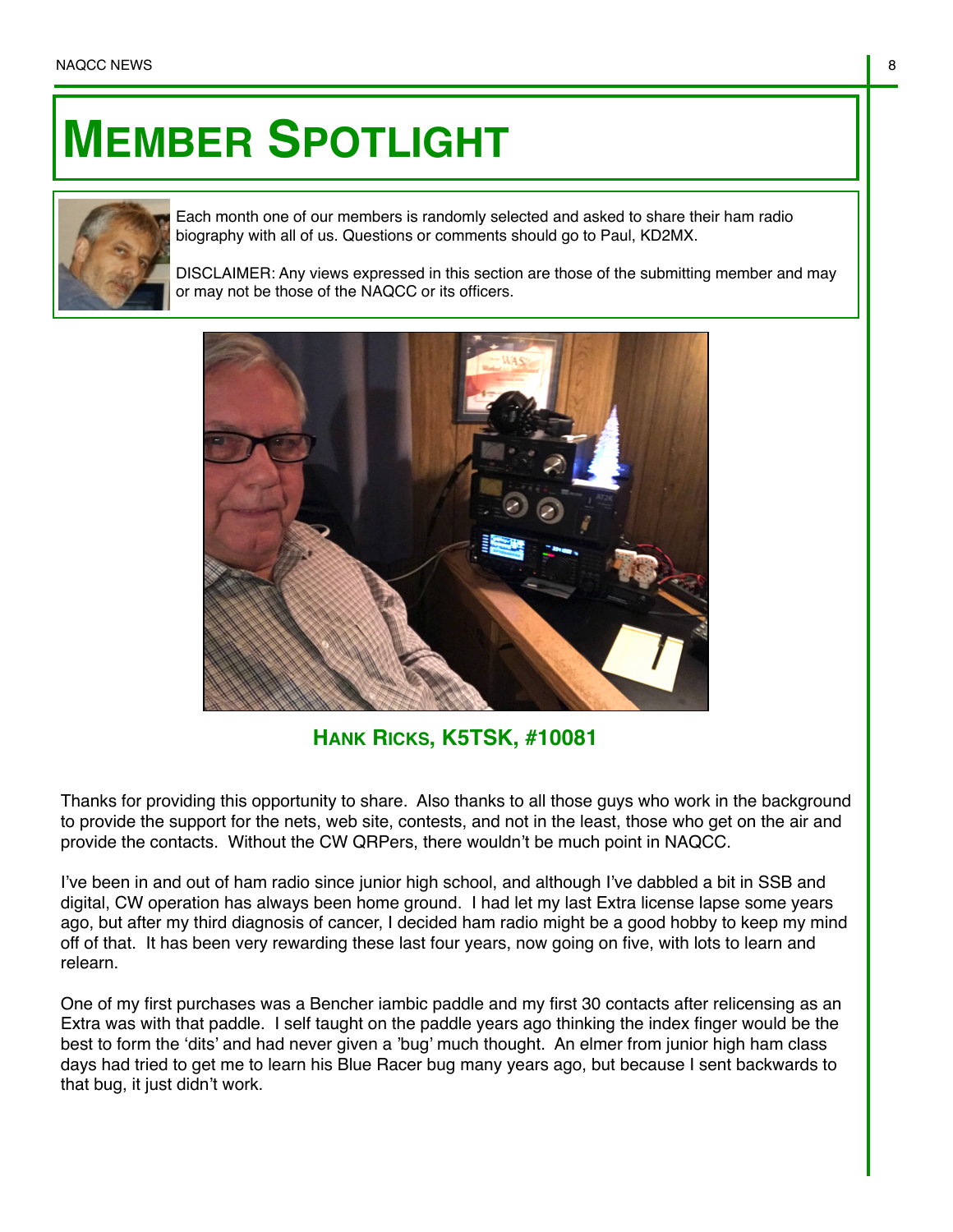After joining SKCC this time around, I bought the Vibroplex straight key and played a while on that, then they decided to issue awards for those who made 100 contacts on SK, bug, and cootie. OK, I'm game. Bought a Vibroplex right-handed Original, a Curt Vizkey vertical bug, and a Begali Intrepid. All righthanded bugs that I used left handed. I also got a left-handed Vibroplex Blue Racer, that I learned to use right-handed.

After joining the BUG group, I began thinking about possibly finding an old classic bug, but knew that I probably could not afford a good left-handed classic bug and wanted to send faster with my right hand. So in August 2019, I threw away my FIST and started trying to send with my fingers reversed to fifty years of doing it 'bug backwards'.

Well, it's January 2020 and I can send on my right-handed bugs, right-handed, but I'm telling you, for me, it's not been easy. I still send fragments the old way, usually at the start of a word. Dit when I really need a dah, so please be patient with me on our Sprints. I'm doing a little left-handed iambic paddle with a Begali Leonessa dual paddle, but very seldom, and I've basically lost my iambic fist after making the change.

Was it worth it??? Well, I saw on eBay a while back an old Vibroplex US Army Corp 1940 J-36 and it looked pretty good to me. I paid the price and it is really nice knowing I can finally send on that bug the way it was built to be sent on. Also, my favorite CW elmer from junior high was an Army Corp radio operator, who coincidentally joined in 1940. Who knows, maybe he was in the vicinity of that bug while training. I like to think so.

Three years ago, I decided to buy a KX3/PX3 combo, a Bioenno battery or two, and go to a primitive campground which overlooks the Ouachita River valley at Lake Ouachita for the Arkansas QSO Party. I'm not a 'real' contester by any means, but I had a blast up there for a few hours. I remain amazed at what even a pitiful CW operator can do with QRP on CW. The outstanding operators on the other end with their really neat gear make all the difference. The KX3 and PX3 remain hooked up on the front of my desk as I write this. All it takes is a minor coaxial connector change and suddenly I'm QRP.

I'm not a QRP rig builder and don't work it full time by any means, but after I was asked about the Spotlight, I went back and checked my SKCC QSO log. Turned out that since I became active in SKCC, I've managed enough QRP on that group to get the requirements for QRP1. So maybe I use it more than I think. The December QRPp sprint opened my eyes to the fact that when given a level playing field, and a bunch of good ops on the other end, even a guy like me can have a ball with 900 mw. I wouldn't wish cancer on anyone, but I'm so thankful that because of it, I returned to ham radio, CW, and now a little QRP operating.

I'm retired and tired. Spent my life as a lineman, then meter technician for the old AP&L, now integrated into Entergy Corp. I've climbed 100-foot poles, set steel towers under the old box cranes, and set aluminum towers under helicopters.

Once while hanging off the north side of the old Greenville, MS Mississippi River bridge, I had a transmission power pole set basically in my lap by a helicopter while hanging on the bridge pillar. This while I was safe-tied off to a fiberglass ladder designed to be used on wood poles, and tied to the bridge pillar with polyprophylene rope. Did two of those one day. We wore the old Mae West life jackets while we performed that work above the river. No safety ropes or nets. They told us the fall would kill us, but they would get the body thanks to Mae West. That was an interesting day. I spent another ten years as distribution lineman and tasted copper more than once. I can tell you it hurts, all over. Then came twelve interesting, but comparatively boring years in metering.